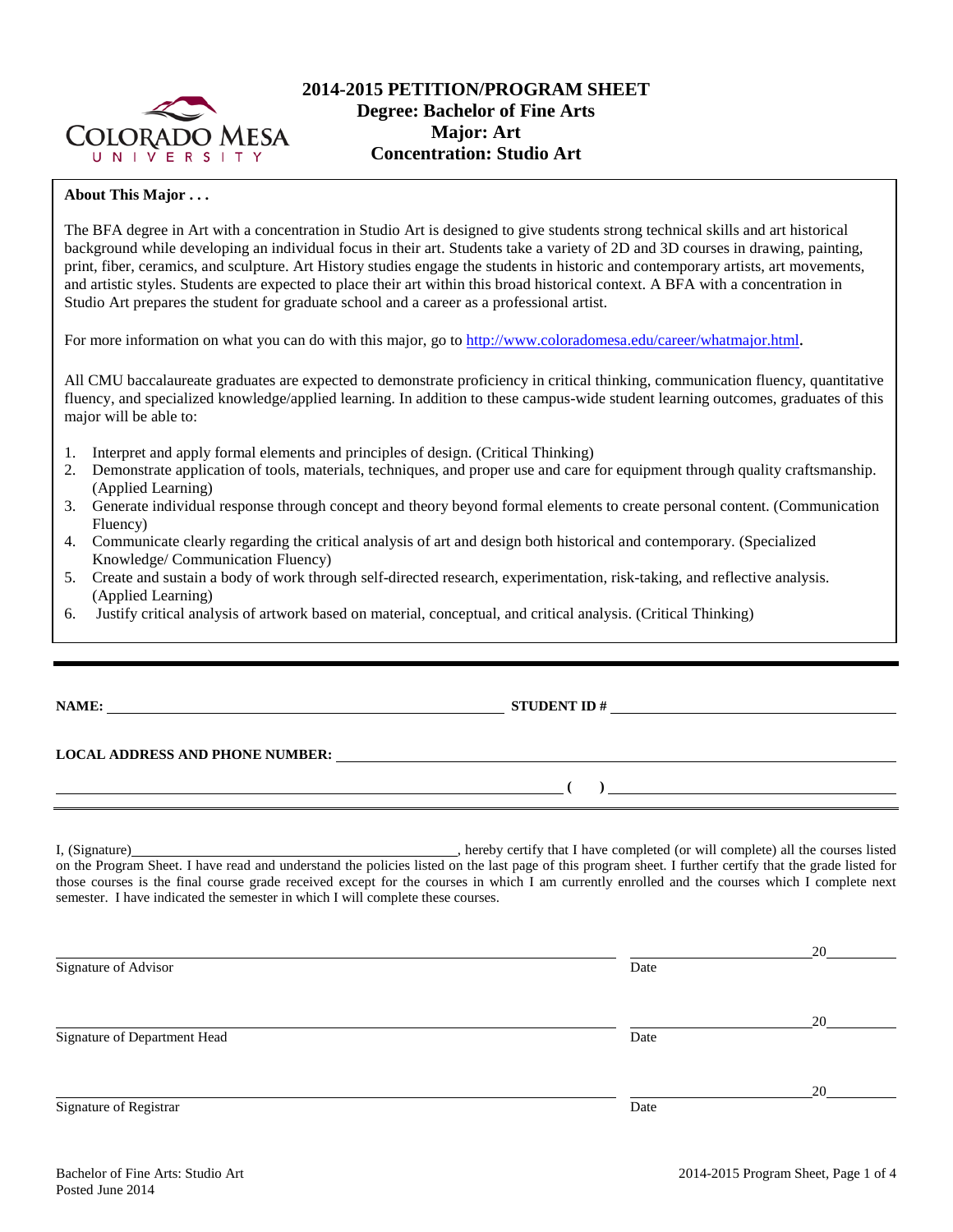### **Students should work closely with a faculty advisor when selecting and scheduling courses prior to registration.**

Degree Requirements:

- 120 semester hours total (Students must complete a minimum of 30 of the last 60 hours of credit at CMU, with at least 15 semester hours in major discipline courses numbered 300 or higher).
- 40 upper division credits (A minimum of 15 taken at the 300-400 course levels within the major at CMU).
- 2.00 cumulative GPA or higher in all CMU coursework
- 3.00 cumulative GPA or higher in all 200-, 300-, and 400-level Studio Art major courses; minimum grade of "C" in all 200-, 300-, and 400-level Studio Art major courses.
- No more than 6 semester hours of independent study courses can be used toward the degree.
- Pre-collegiate courses (usually numbered below 100) cannot be used for graduation.
- When filling out the program sheet a course can be used only once.
- A student must follow the CMU graduation requirements either from 1) the program sheet for the major in effect at the time the student officially declares a major; or 2) a program sheet for the major approved for a year subsequent to the year during which the student officially declares the major and is approved for the student by the department head. Because a program may have requirements specific to the degree, the student should check with the faculty advisor for additional criteria. It is the student's responsibility to be aware of, and follow, all requirements for the degree being pursued. Any exceptions or substitutions must be approved by the student's faculty advisor and Department Head.
- See the "Undergraduate Graduation Requirements" in the catalog for additional graduation information.

**GENERAL EDUCATION REQUIREMENTS** (31 semester hours) See the current catalog for a list of courses that fulfill the requirements below. If a course is on the general education list of options and a requirement for your major, you must use it to fulfill the major requirement and make a different selection within the general education requirement.

Course No Title Sem.hrs Grade Term/Trns

| <b>English</b> (6 semester hours, must receive a grade of "C" or better and |  |
|-----------------------------------------------------------------------------|--|
| must be completed by the time the student has 60 semester hours.)           |  |
| ENGL 111 English Composition                                                |  |
| <b>ENGL 112 English Composition</b>                                         |  |

**Math:** MATH 110 or higher (3 semester hours, must receive a grade of "C" or better, must be completed by the time the student has 60 semester hours.)  $MATH 1$ 

\_\_\_\_\_\_ \_\_\_\_ \_\_\_\_\_\_\_\_\_\_\_\_\_\_\_\_\_\_\_\_\_\_\_\_ \_\_\_\_ \_\_\_\_\_ \_\_\_\_\_\_\_\_

**Humanities** (3 semester hours)

**Social and Behavioral Sciences** (6 semester hours)

\_\_\_\_\_\_ \_\_\_\_ \_\_\_\_\_\_\_\_\_\_\_\_\_\_\_\_\_\_\_\_\_\_\_\_ \_\_\_\_ \_\_\_\_\_ \_\_\_\_\_\_\_\_

\_\_\_\_\_\_ \_\_\_\_ \_\_\_\_\_\_\_\_\_\_\_\_\_\_\_\_\_\_\_\_\_\_\_\_ \_\_\_\_ \_\_\_\_\_ \_\_\_\_\_\_\_\_

**Natural Sciences** (7 semester hours, one course must include a lab)

|  | ___ |  |
|--|-----|--|
|  |     |  |

\_\_\_\_\_\_ \_\_\_\_ \_\_\_\_\_\_\_\_\_\_\_\_\_\_\_\_\_\_\_\_\_\_\_\_ \_\_\_\_ \_\_\_\_\_ \_\_\_\_\_\_\_\_

**History** (3 semester hours) HIST \_\_\_\_ \_\_\_\_\_\_\_\_\_\_\_\_\_\_\_\_\_\_\_\_\_\_\_\_ \_\_\_\_ \_\_\_\_\_ \_\_\_\_\_\_\_\_

**Fine Arts** (3 semester hours)

Course No Title Sem.hrs Grade Term/Trns

#### **OTHER LOWER DIVISION REQUIREMENTS** (6 semester hours) **Kinesiology** (3 semester hours)

|             | <b>KIRSTORY</b> (3 SCHICSICI HOURS) |  |
|-------------|-------------------------------------|--|
| KINE 100    | <b>Health and Wellness</b>          |  |
| KINA        |                                     |  |
| <b>KINA</b> |                                     |  |

\_\_\_\_\_\_ \_\_\_\_ \_\_\_\_\_\_\_\_\_\_\_\_\_\_\_\_\_\_\_\_\_\_\_\_ \_\_\_\_ \_\_\_\_\_ \_\_\_\_\_\_\_\_

**Applied Studies** (3 semester hours)

#### **FOUNDATION COURSES** (18 semester hours)

| Must pass all courses with a grade of "B" or higher. |  |  |  |
|------------------------------------------------------|--|--|--|
|------------------------------------------------------|--|--|--|

| <b>ARTE 101</b> | Two-Dimensional Design       |   |  |
|-----------------|------------------------------|---|--|
| <b>ARTE 102</b> | Three-Dimensional Design     | 3 |  |
| <b>ARTE 118</b> | History of Art, Prehistory   |   |  |
|                 | to Renaissance               |   |  |
| <b>ARTE 119</b> | History of Art, Renaissance  |   |  |
|                 | to Present                   |   |  |
| <b>ARTS 151</b> | <b>Foundation Drawing I</b>  | 3 |  |
| <b>ARTS 152</b> | <b>Foundation Drawing II</b> | 3 |  |

#### **STUDIO ART MAJOR REQUIREMENTS**

(57 semester hours)

**Art Specialization** (9 semester hours)

| ARTH 220 | History of Modern Art     |  |
|----------|---------------------------|--|
| ARTE 294 | Sophomore Seminar         |  |
| ARTE 494 | Studio Art Senior Seminar |  |
|          |                           |  |

**Art History** (12 semester hours, 300-400 level)

| A R'I'L |  |  |
|---------|--|--|
| ARTH    |  |  |
|         |  |  |

#### **Art Studio 200 level** 12 semester hours of ARTS or ARTT 200-level

|                   | courses; must include at least one 2D and one 3D course) |  |
|-------------------|----------------------------------------------------------|--|
| ARTS <sub>2</sub> |                                                          |  |
| ARTS <sub>2</sub> |                                                          |  |
| ARTS <sub>2</sub> |                                                          |  |
| ARTS <sub>2</sub> |                                                          |  |

### **Art Studio 300 level** (12 semester hours of ARTS or ARTT 300-level

| יי<br>. .<br>٧<br>×. |  |
|----------------------|--|
|                      |  |

| ARTS 3 |  |  |
|--------|--|--|
| ARTS 3 |  |  |
| ARTS 3 |  |  |
| ARTS 3 |  |  |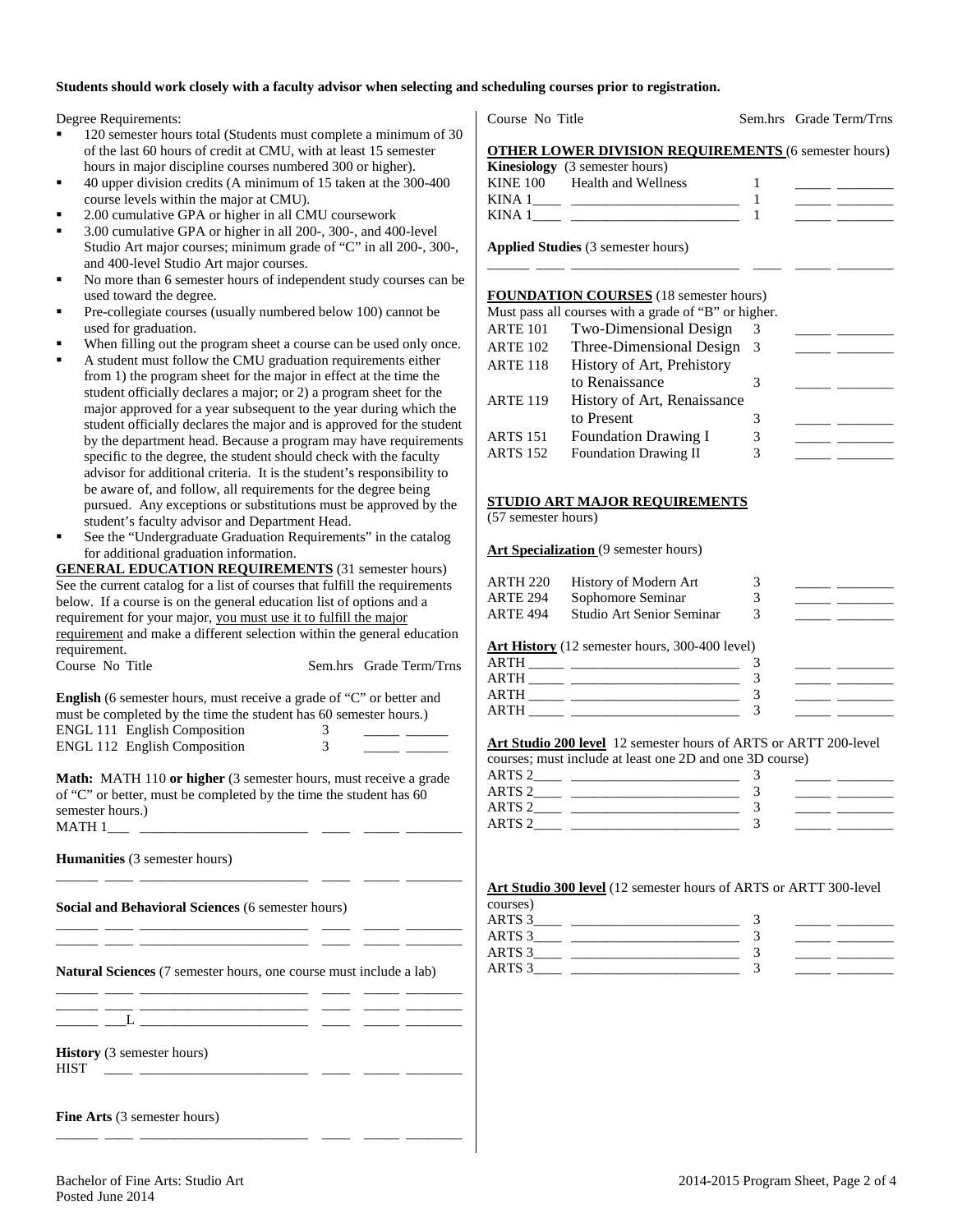| Course No | Title<br>Art Studio 400 level (12 semester hours of ARTS or ARTT 400-level | Sem.hrs | Grade Term/Trns |                 | Electives (8 semester hours; additional upper division hours may be<br><b>needed.</b> ) (All college level courses appearing on your final transcript, |                         |
|-----------|----------------------------------------------------------------------------|---------|-----------------|-----------------|--------------------------------------------------------------------------------------------------------------------------------------------------------|-------------------------|
| courses)  |                                                                            |         |                 |                 | not listed above that will bring your total semester hours to 120 hours.)                                                                              |                         |
| ARTS 4    |                                                                            |         |                 | Course No Title |                                                                                                                                                        | Sem.hrs Grade Term/Trns |
| ARTS 4    |                                                                            |         |                 |                 |                                                                                                                                                        |                         |
| ARTS 4    |                                                                            |         |                 |                 |                                                                                                                                                        |                         |
| ARTS 4    |                                                                            |         |                 |                 |                                                                                                                                                        |                         |
|           |                                                                            |         |                 |                 |                                                                                                                                                        |                         |
|           |                                                                            |         |                 |                 |                                                                                                                                                        |                         |
|           |                                                                            |         |                 |                 |                                                                                                                                                        |                         |

Special requirements for admission into the Studio Art program: Every student who is a sophomore in academic standing, or a transfer student with 60 credits or more (including students transferring into a Studio Art emphasis from K-12 Teaching, Graphic Design, or Art History) must satisfy the following requirements:

- 1. Completion of ARTE 294 Sophomore Seminar with grade of "B" or better.
- 2. Completion of Art Foundation Courses ARTE 101, 102, 118, 119 and ARTS 151, 152, with a grade of "B" or better.
- 3. Maintain a cumulative GPA of 3.00 or higher in all 200-, 300-, and 400-level Studio Art major courses.
- 4. Successful completion of Art entrance exam with a minimum of 80%.
- 5. Completion of all 200-, 300-, and 400-level Studio Art major courses with a grade of "C" or better.

Only 6 semester hours of independent study count toward the degree.

Additional fees are required throughout the studio art program for materials.